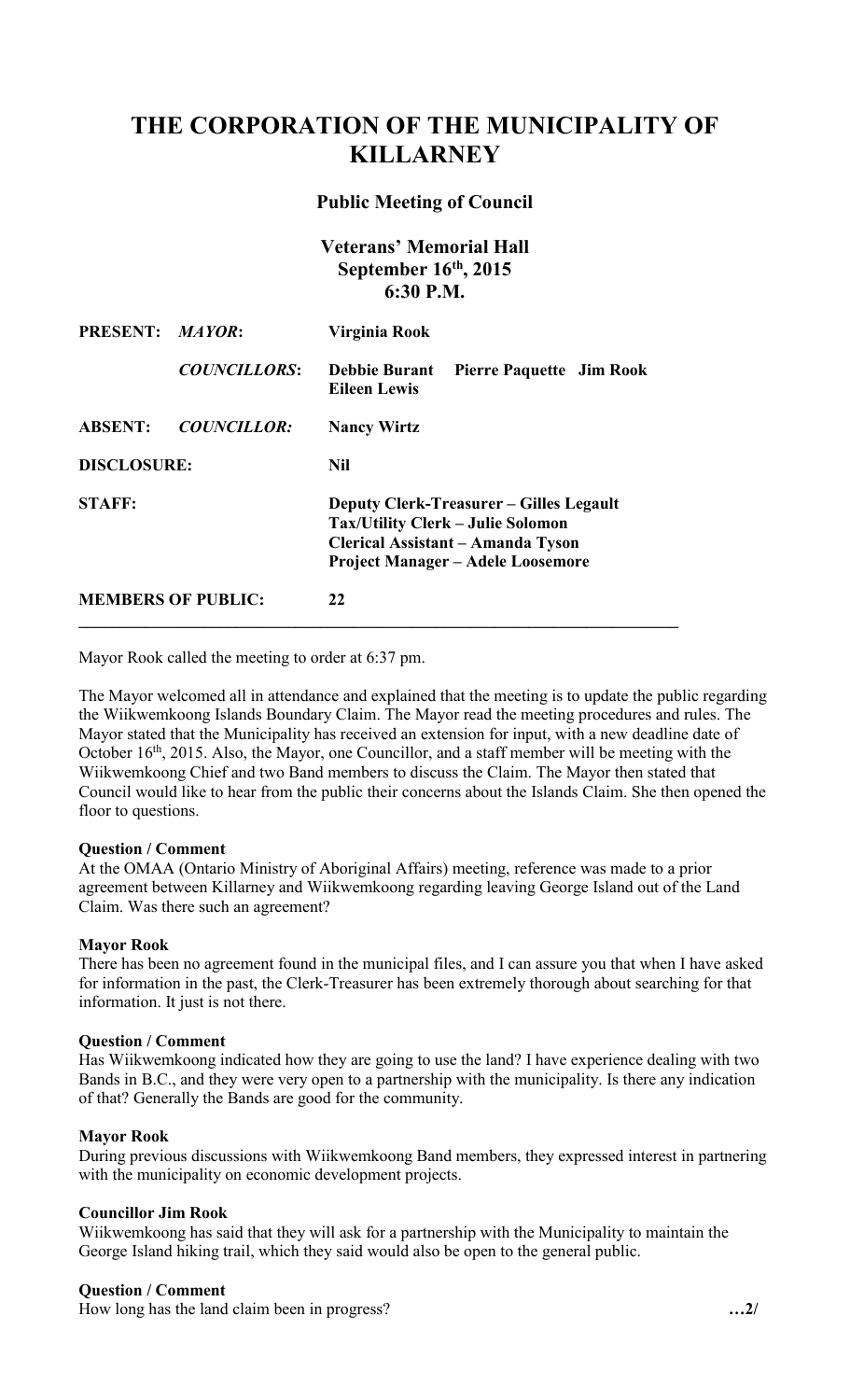# **Adele Loosemore**

In 1984, a specific claim to 41 islands was submitted, and in 1990 a court case was filed for the original reserve of 23,000 islands.

# **Question / Comment**

Philip Edward Island is unspoiled and pristine land, and was made part of the Heritage Coast to protect it. A large number of kayakers use that island. A professor from McMaster University has written to the OMAA to say leave that island as is – it is one of the last untouched areas in Georgian Bay. We could be killing the goose that laid the golden egg. Please ask for the public's use of X number of feet of shoreline on that Island. Killarney should have a seat at the table in the finalization of the agreement. [Ontario's] proposed settlement is due to Fitzwilliam Island not being able to be returned. And note that there will be no taxes paid to the Municipality if it goes to Wiikwemkoong – no development that can be taxed. There are many risks but not much opportunities for successful ventures.

## **Question / Comment**

 objective is to protect the unique use and atmosphere of PEI (Philip Edward Island) and George and I am on the board of the NGBA (Northern Georgian Bay Association) and a seasonal resident. Our other islands. We have met with the Ministry of Aboriginal Affairs (OMAA) and with Wiikwemkoong. Wiikwemkoong people are fine people and seem to have good plans, but they said the community has to approve their plans. The Wiikwemkoong Chief was quoted in the Toronto Star saying final access has not been decided, and it will be up to the Band members to decide that. Regarding George Island, trail improvements need to be made, and the Municipality might have other plans, such as the development of the six lots on George Island. Taxes could be collected on that for revenue instead of going to Wiikwemkoong. You have a limited tax base now and it will get smaller. Tourist traffic will go down because campers will want free space for camp sites before they will pay for camp sites.

## **Question / Comment**

Camp sites that are now free of charge are better, since charging will reduce the amount of visitors and affect local businesses.

## **Question / Comment**

 I own a cottage in Beaverstone Bay and I am concerned that one party is going to really lose out. Look at the bigger picture – the overall claim. I have environmental concerns because they don't have to comply with the same rules that we do for septic systems. What is the value of PEI and what is the value of Fitzwilliam? We need to look at what we are losing.

## **Question / Comment**

The Province is looking at acreage only, not value. They are both approximately 17,000 acres.

## **Question / Comment**

Fitzwilliam was closer to them, that's why they wanted it. When they couldn't have it, they pursued PEI. Propose to OMAA that they find something other than PEI. Really push that. The Town can work to have the time frame extended for comments to be able to do a proper study. Try to keep the current agreement from happening and then work out an agreement that will not hurt the village. Twenty associations think it is a bad idea.

## **Question / Comment**

We need to look at the entire claim picture for Wiikwemkoong as this is just a precedent.

## **Question / Comment**

Propose to the Ministry using the south side of Highway 637. The part that includes Chikanishing Creek. The Park is only using the boat launch ramp in that area. It would be a lot easier to develop because it has road access, and it is beautiful as well.

## **Question / Comment**

I am expressing issues on behalf of other cottagers. Things will probably change over time, as Wiikwemkoong is not required to follow the same regulations as municipalities.

# **Question / Comment**

Wiikwemkoong has lawyers with an agenda and it is not similar to the Municipality's plans. Nothing is being talked about at this meeting from the legal side. Has the Municipality obtained legal representation? Get legal advice on blocking the claim or stopping it. **…/3**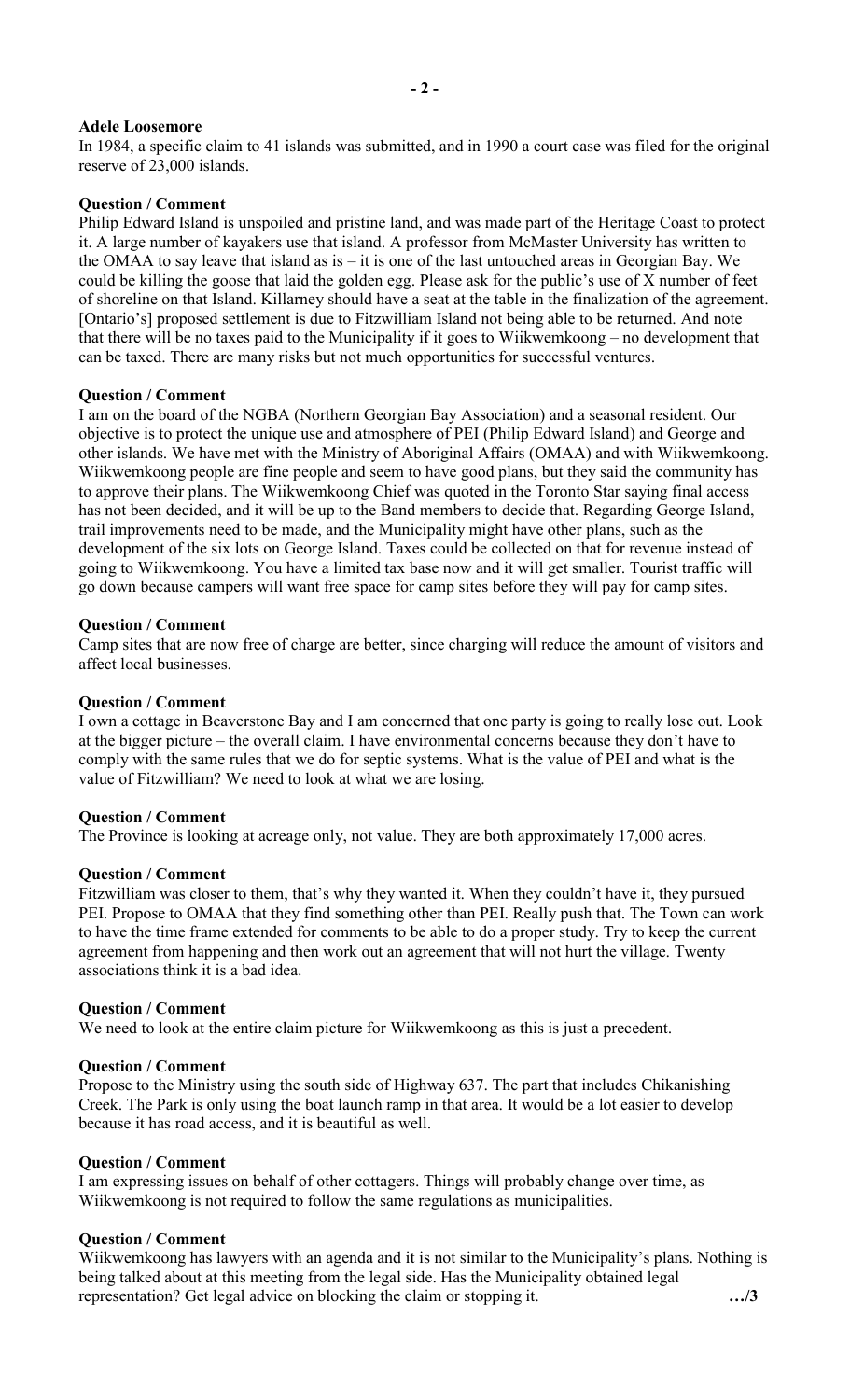# **Question / Comment**

Lawyers are important. The claim is much bigger than what we are talking about. The town needs to fight it too. Get legal advice on legal points and you will have a better chance of success. The Province knows nothing about PEI. The first people on PEI were white people, not Natives. The Natives weren't even around here then.

## **Question / Comment**

I apologize for the shaking in my voice, but I am upset. I don't like the "us" against "them" tone of this meeting. I want to work with the Wiikwemkoong people. I am the Church administrator and I work with the Church records. I can tell you that there is plenty of evidence that Native people were on PEI long before white people. This village of Native people is one of the oldest permanent settlements of Natives in North America. They were here first.

## **Question / Comment**

I agree with you. If we start the "us" and "them", it will polarize the situation and we don't need that. I would like to know what your vision is for PEI. We don't want a densely populated island or see the pristine area ruined. What are the rest of the people thinking? I want to hear about that.

# **Mayor Rook**

I was recently at a workshop about First Nation-Municipal partnerships and I really enjoyed it. People learned a lot from each other about how their governments work and we are wanting to work together. I don't want aggression. I believe in discussion and working together is where I want to go. We want to maintain what we have and possibly make some improvements.

# **Question / Comment**

I like what I'm hearing about collaboration.

## **Question / Comment**

When I was on Council, we had two court cases with the Ombudsman over closed meetings, and we won both of them. But those cases cost the taxpayers a mint in legal fees. Getting lawyers involved is too expensive. When Morgan and I talked to Wiikwemkoong about PEI, they wanted to put camp sites and user fees in place. And I said "What are you going to do with your garbage?" and they said "Bring it here", and we said "Oh no you're not".

## **Mayor Rook**

We are gathering information and Council members will be speaking to the Chief soon to open a discussion about the claim. The Municipality has not obtained legal representation as it is a bit premature, since we have not had our meeting with the Chief yet. It is to take place on September 30<sup>th</sup>.

## **Question / Comment**

I want to be at that meeting. Will the public be allowed at the meeting? Because I've had trouble in the past getting information about what went on at a closed meeting…

## **Mayor Rook**

No, we will not be having it as an open meeting. We want to speak to him informally, in a friendly conversation, and see if they are open to discussing the claim and future partnerships. There will be three of us -- Nancy Wirtz and I and Adele will attend to take notes.

## **Question / Comment**

You said three at the meeting – is that not a Council meeting?

## **Mayor Rook**

No, there are three people, but only two Council members. Adele will be there to take the minutes. And in our case, a quorum is four, not three, because we have six Councillors.

## **Question / Comment**

Is it a closed or open meeting? Will we get to see the minutes?

## **Mayor Rook**

Yes, the minutes will be available to the public.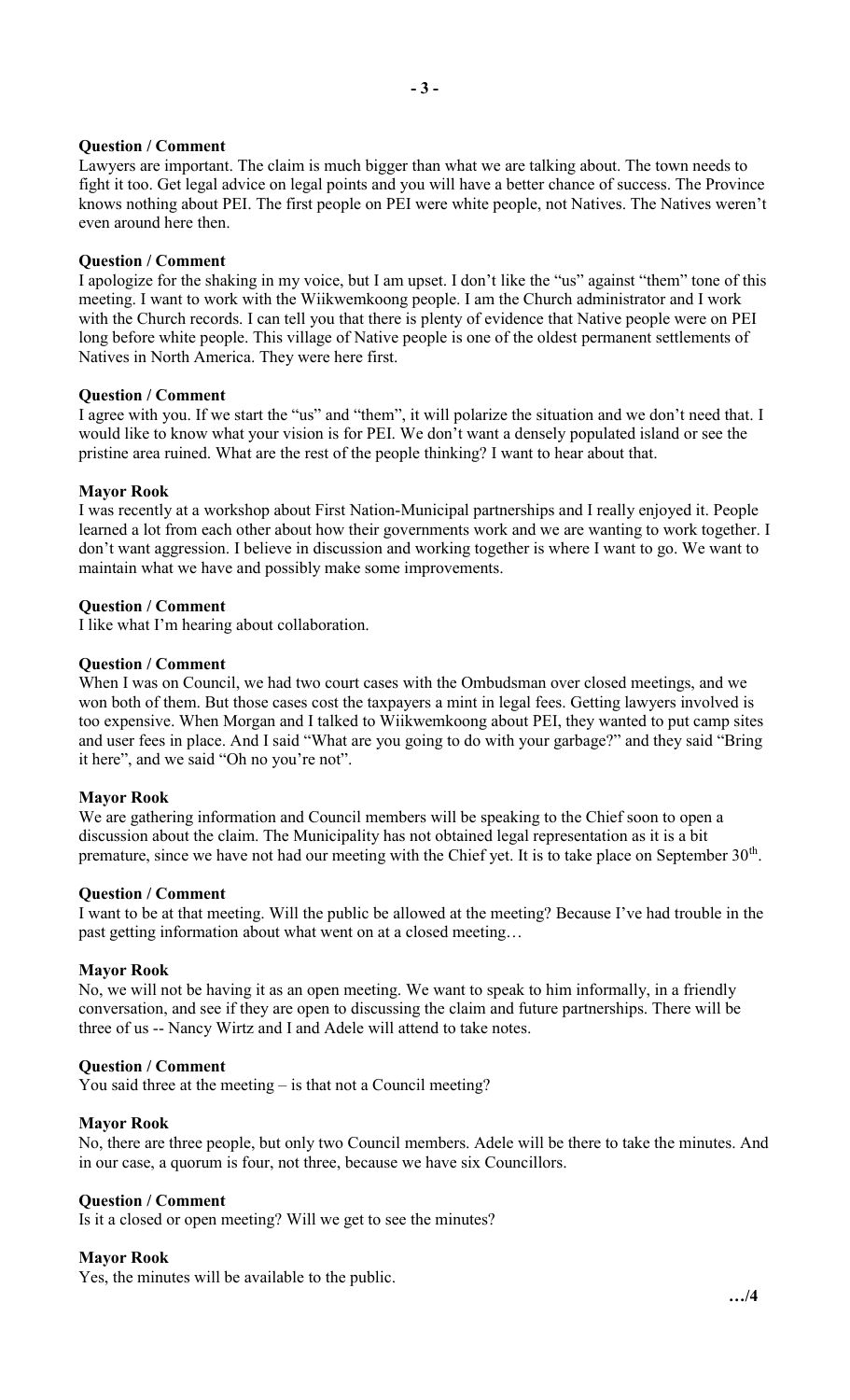# **Question / Comment**

When specifics are discussed, would there be input from residents by representatives – can residents provide specific ideas to Council?

# **Mayor Rook**

That would be possible.

## **Question / Comment**

Is anybody else concerned that this claim is cut and dried and over with? [Several others answered "Yes" and someone said "We need lawyers." ]

## **Question / Comment**

The negotiations are not open to other groups. It is only the Ministry of Aboriginal Affairs and Wiikwemkoong.

## **Question / Comment**

It seems to be moving very fast. I was taken aback by the short period for consultation.

## **Question / Comment**

 I have a cottage at Mill Lake, and I agree about working together, but I am also advising get a lawyer and see what your rights are. Negotiating about where camp sites should go will go nowhere. Access issues are very important. The best way to attack the issues is through environmental concerns and legal issues.

#### **Question / Comment**

I know the owner of Fitzwilliam Island personally and my feeling is he would take the money if the price was right.

#### **Councillor Burant**

Addressed a member of the public if the business you worked for have to resort to a lawyer to get what they wanted?

#### **Question / Comment**

No. They had a use agreement ready for us to sign that had great benefits for us and we found it was all very professional and easy.

## **Councillor Burant**

Killarney's history shows a high population of shared ancestors and Wiikwemkoong in the past has been very interested in partnerships and I think they will work with us. Many of their Band members are municipal residents. Our rights have to be protected and if it is a done deal, then we have to move forward with what we have to work with for the best of the Municipality. What I wanted out of this meeting is a clear overview of what the people in general want and what concerns you.

## **Question / Comment**

I do not want an "us" against "them" situation either, but at this point, we have no guarantees. Why are only the Province and the Band negotiating? Landowners should be represented. We want to be at the table but we don't have time to prepare or understand what is happening.

## **Question / Comment**

 If it is a done deal and they are good people, then maybe they will be open to committing to actions that will protect PEI environmentally.

## **Mayor Rook**

I will ask Richard Aniol if we can be at the table with the Province and Wiikwemkoong to negotiate.

#### **Question / Comment**

October  $23<sup>rd</sup>$  and  $24<sup>th</sup>$  are the next meetings for the Ministry and Wiikwemkoong.

## **Councillor Rook**

We can put forth our points and the Mayor will try to get a seat at the negotiation table.